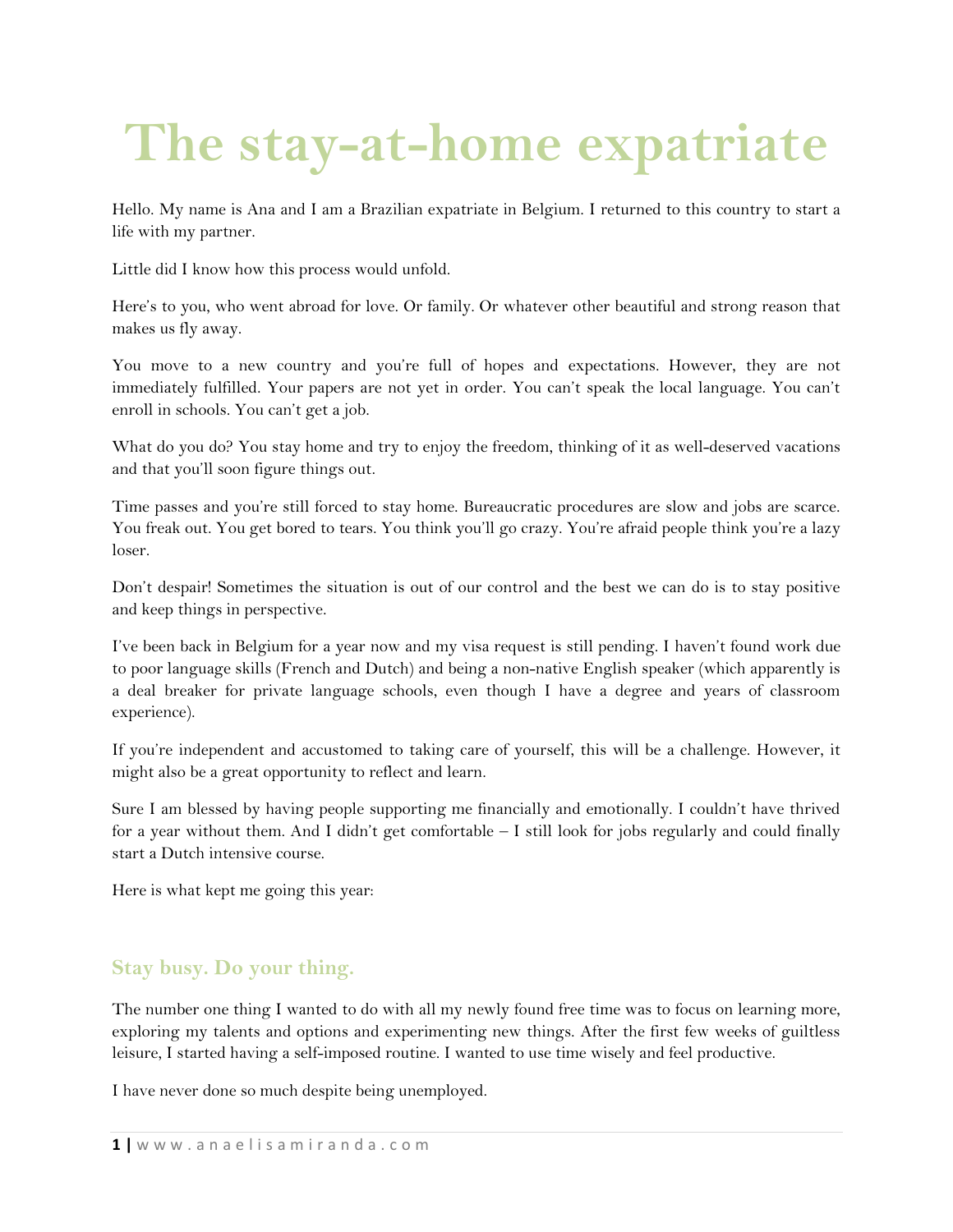I wanted to figure out what I was supposed to do with my (professional) life. I had studied English at University and worked as a teacher for a few years. After that, I lived abroad as an au pair (live-in nanny) twice – in the USA and in Belgium.

I knew I was faced with a unique opportunity to restart.

I joined an ESL Teachers Association and attended lectures and workshops.

I volunteered for a Brazilian association that offered workshops for children in Portuguese.

I read blogs about entrepreneurship, living abroad, making a living off your talents and skills, creating, writing and more.

After much consideration I joined the [Amazing Biz and Life Academy](http://leoniedawson.com/affiliate-redirect/?p=AnaElisaMiranda&w=abla). Leonie's courses, videos, blog, forums, e-books and meditations were the milestone for a wave of creativity that engulfed my lonely days. She is all about creating your own business and fully integrating family, love, self-care and spirituality in that sum.

I created a new blog and took the whole thing more seriously. I love writing and I realized it's what I do most naturally. The connections, comments, questions and suggestions after each post are really exciting and rewarding.

Stories are made to be told so that people get inspired, educated, entertained. I knew I had to share everything that I had learned living abroad, so I wrote an eBook about my experience being an au pair.

Since then I've been writing non-stop – on my own blog and on other websites – and playing with new ideas.

I am not where I want to be yet but I keep doing my thing and life will unfold itself. One day I might write for a living, who knows?

So… your thing might be cooking; gardening; taking beautiful photographs; painting; doing sports; fashion; teaching; writing stories or poetry; playing music; making fun videos; drawing; building things or inventing things or simply reading books.

Do it! It will keep your mind busy and happy. Develop your skills, learn more, practice more, share it with people around you, and consider the possibility of making a living off it. It might not happen immediately, but this might be the best thing you do for yourself before you take that first (necessary) job and don't have as much time in your hands.

#### **Exercise and eat healthy**

When you're home it's easy to sleep in and spend way too much time on the internet/tv or keep yourself busy with house chores. When you realize, the day has passed and you didn't even go outside.

Many times I've fallen into the trap: being lazy and comfort eating, which made me feel frustrated and weak. I gained weight and often felt uncomfortable in my own skin – that was the source of a lot of extra stress I didn't need.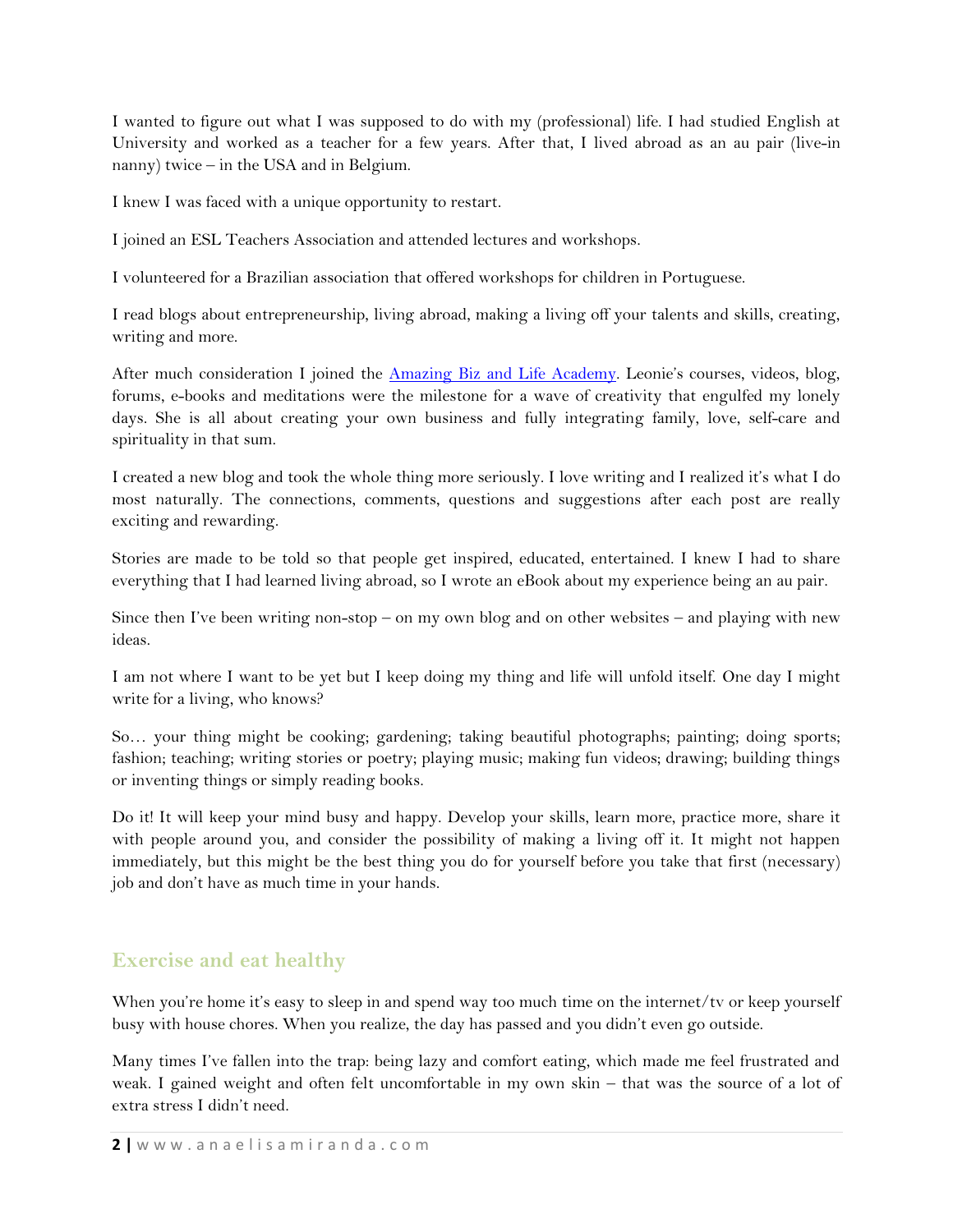Staying home takes a real toll on your self-esteem and confidence and you've got to keep your body + mind healthy and balanced. Going out for walks, runs or playing sports will not only keep you fit but sane.

A good walk in nature to breathe in some fresh air and get your blood flowing; a quick powerful run to break in some sweat; a fun dancing session; a yoga lesson. When you move often and combine it with natural, light food your body will have more energy and you'll also be more emotionally balanced.

## **Learn the language**

It's one of the most important things to do in the new country we call home. Even if you don't have to, it's nice to make an effort to speak with the locals in their own language. I think it shows respect and interest in being part of the community.

But I have to tell you, learning Dutch and French has been quite a challenge. During my first year here I chose to learn French because I thought it would be more useful when I returned home (I never thought home would be Flanders one day). Then, I started learning Dutch and forgot all my French. Great.

Another problem I face is that everyone I know speaks perfect English and that has been our default language. It's hard to simply switch. But I try. And that is what we should do: try to learn and try to use what you've learned. Make an effort.

You will navigate the place with more ease, connect with people and feel less like an outsider.

#### **Network, make new friends**

Going out and meeting a bunch of new people can be overwhelming. Start slowly, go for a drink with a friend and meet his/her friends. Join a local Facebook group and attend events. Try CouchSurfing. Take classes.

Whatever works best for you.

Connecting with people will help you go through homesickness and you will less likely get lonely or depressed.

Loneliness is one of the worst parts of adaptation and expat life in general. You miss your family and friends from home, you feel like an outsider and you struggle to feel like you belong.

When you open up and build new connections though, you feel more accepted and welcomed; You get tips and advice from those who have lived there for a long time; You have company to go out and explore new places; You might have a shoulder to cry on and a pair of ears to listen to your worries;

It is important to build a new emotional and professional support system after leaving your previous one behind. But never forget to keep in touch with family and good friends from home.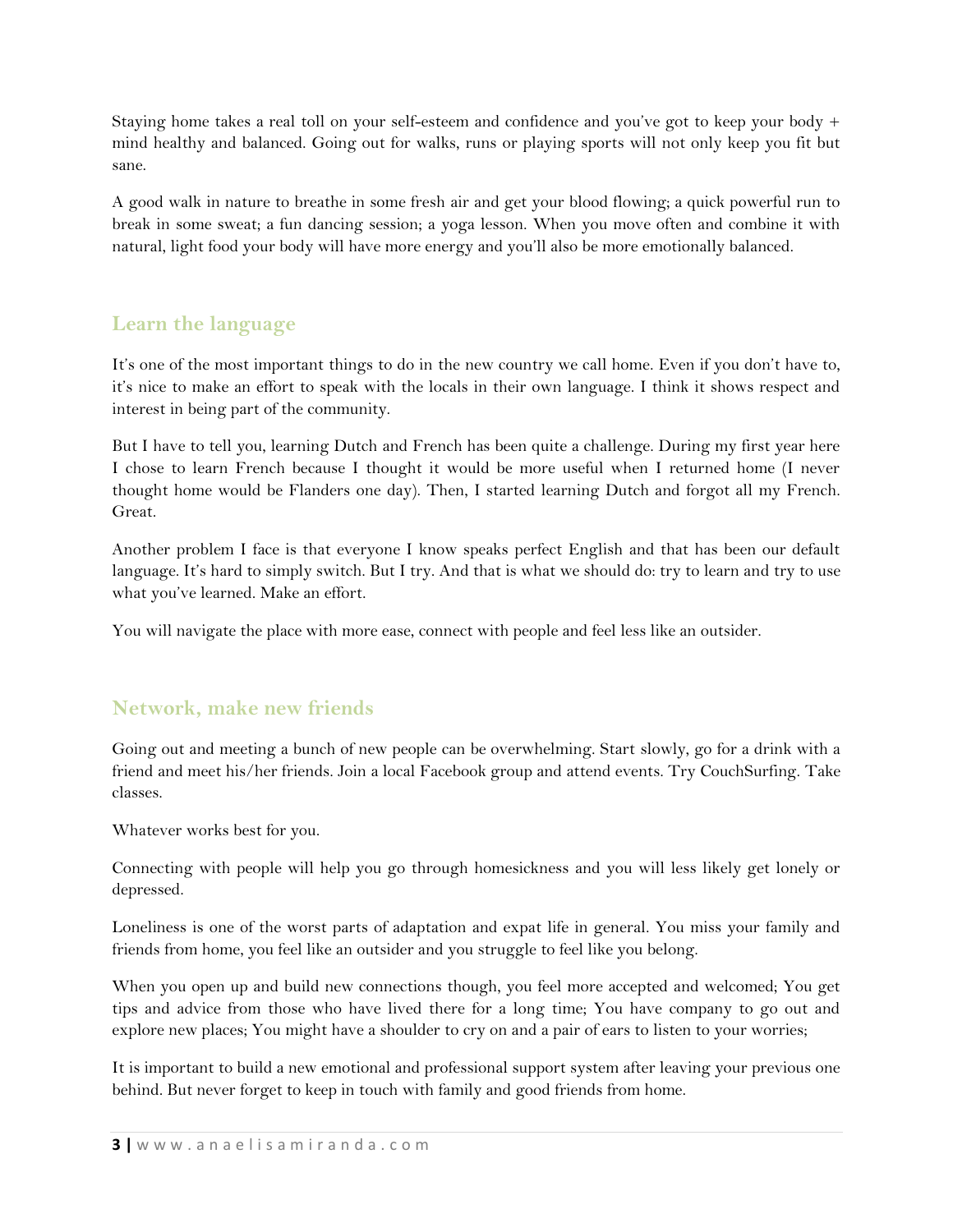#### **Plan short trips**

Even if you don't have a job yet and your budget is low, or if you have other priorities, travelling is essential.

You are in a whole new place, after all!

Go out and fall in love with it.

See its wonders and learn the most you can about it.

You don't have to go far or spend a lot. Explore a small town nearby. Eat their specialty. Climb a hill, hike, swim, sightsee, window shop, take pictures or just sit down and watch. Hop on a bus/train/your car and go somewhere you've never been before. It's energizing and helps you keep life in perspective.

I haven't left Belgium for a year but we drove around, biked around and walked around quite a bit. It reminds me that life is not only what's around me and in my head (paperwork, frustrated plans, lack of a job and money, language and culture difficulties, etc). It reminds me to take it easy and enjoy nice places, people and food.

#### **Separate your worth from work**

Since I was in University and got my first job I have always taken care of myself. So this year I have been struggling with something new: being supported by my boyfriend and his family.

I feel uncomfortable sometimes, like this is an unconceivable and unacceptable situation for me  $-$  a girl who has been independent and living abroad for years. I took a lot of pride in working, supporting myself and going after my dreams but suddenly I had no control over my situation and became somewhat unemployable (not fluent in Dutch or French and not a native English speaker).

I am sure I will overcome this situation by studying and improving my skills and also by exploring options and opportunities.

But this year was the longest I spent "doing nothing" and I can clearly see how it has impacted my confidence and sense of self-worth. Not having a job made me feel like a burden and sometimes useless. I felt bad when people asked what I did and was afraid of what they might think of me.

I felt frustrated about not making my own money and therefore not doing whatever I wanted with it – mostly travelling.

I felt like I had to have a routine, tasks, results, productivity and displays of success (an income).

I understood the way we are taught that what you do is a big part of who you are, but not before I obsessed about who I really am, since I didn't have a job.

I know a lot of people and in the middle of my crisis I realized that I have no clue what many of them do for a living. The best realization though, was that I doesn't matter what they do - they are who they are.